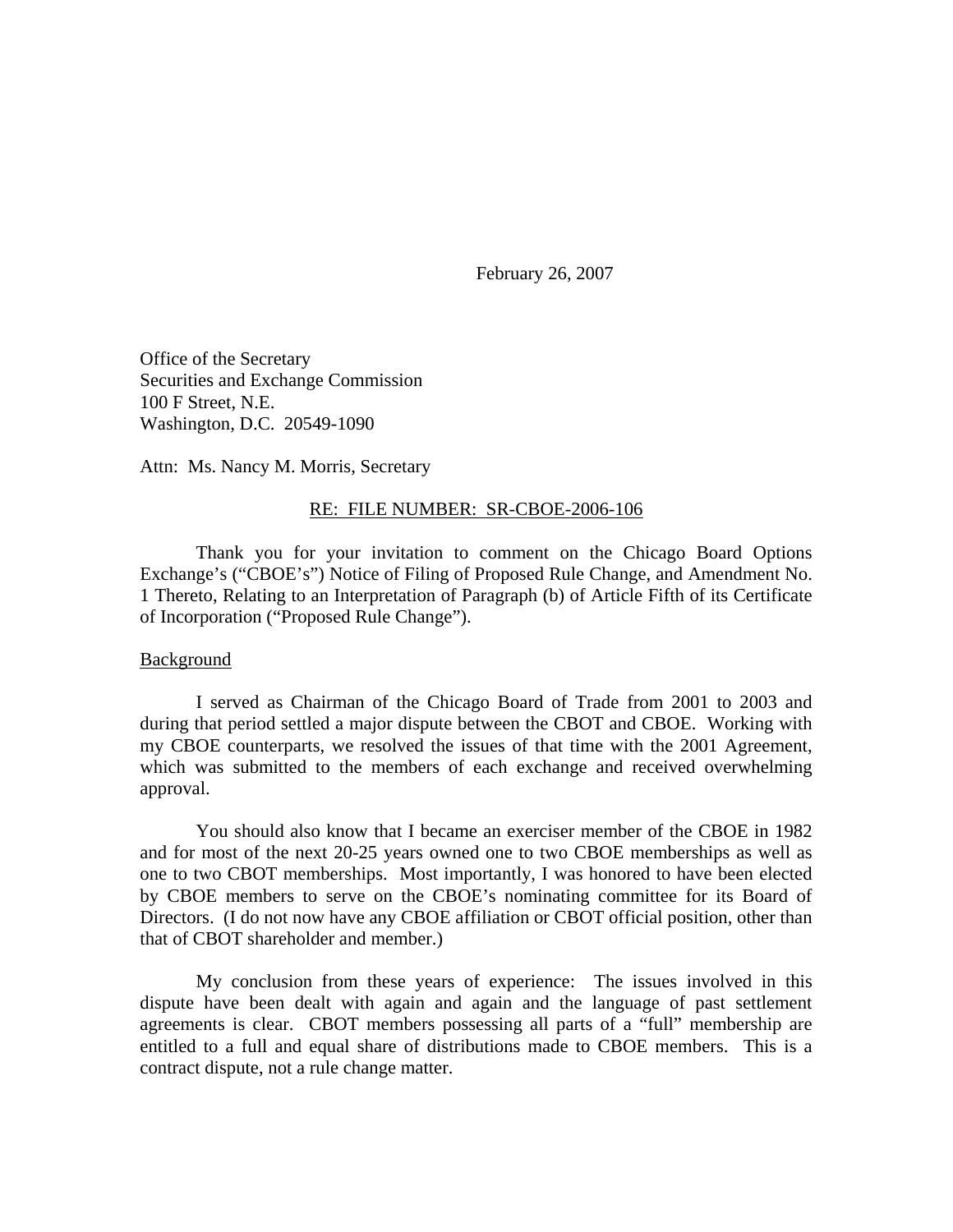This letter will do four things:

- 1. Set forth of the clear language of past agreements.
- 2. Examine the CBOE's reasoning in its request for rule interpretation against the clear language of these agreements.
- 3. Request that the SEC disapprove the CBOE request.
- 4. Set forth a proposal to settle this matter.
- I. Past agreements are clear.

From time to time, there have been disputes between the CBOT and the CBOE concerning the exercise right and settlements have resulted in agreements in 1992 and 2001, as well as a number of letter agreements in the years after 2001.

These agreements dealt with what would happen if the CBOT restructured, was party to a merger, sold shares to the public, and, in the letter agreements, dealt with housekeeping matters resulting from minor changes in restructuring, including use of a holding company structure, changes in governance, and slight shifts in equity allocation within the CBOT. They also dealt with how the CBOE could reduce or completely extinguish the number of CBOT exercisers.

The agreements speak for themselves and I set forth substantial portions of them to evidence their clarity and to show that this is a contract dispute, not a CBOE rules issue.

Article Fifth(b) of the CBOE's Certificate of Incorporation set forth the exercise right:

> In recognition of the special contribution made to the organization and development of the Corporation by the members of the Board of Trade. …every present and future member of said Board of Trade who applies for membership in the Corporation and who otherwise qualifies shall, so long as he remains a member of said Board of Trade be entitled to be a member of the … [CBOE] and …shall otherwise be vested with all rights and privileges and subject to all obligations of membership, as provided in the by-laws. (emphasis supplied)

Restructure of the CBOT with a division of the CBOT full membership into parts was dealt with beginning in 1992. One thing was clear: as long as a CBOT member kept all the parts together, he would continue to be eligible to exercise.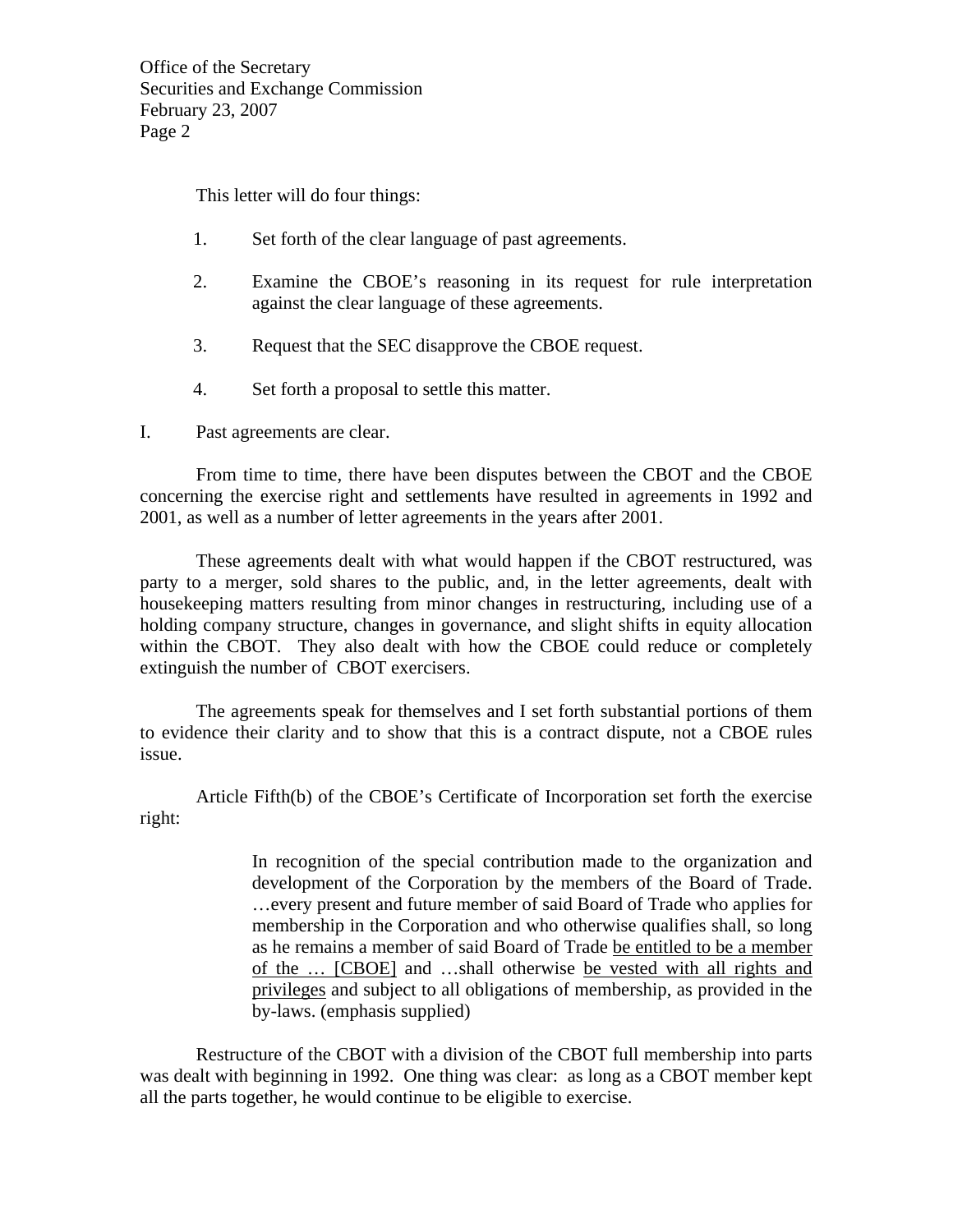> The CBOT agrees, in its own capacity and on behalf of its members, that in the event the CBOT splits or otherwise divides CBOT Full Memberships into two or more parts, all such parts, and the trading rights and privileges appurtenant thereto, shall be deemed to be part of the trading rights and privileges appurtenant to such CBOT Full memberships and must be in the possession of an individual as either an Eligible CBOT Full Member or an Eligible CBOT Full Member Delegate in order for that individual to be eligible to be an Exerciser Member. (emphasis supplied)

As long as the parts were kept together, the CBOE agreed that:

all Exerciser Members … have the same rights and privileges of CBOE regular membership as other CBOE Regular Members … In the event the CBOE makes a cash or property distribution, whether in dissolution, redemption or otherwise, to other CBOE Regular Members as a class, which has the effect of diluting the value of a CBOE Membership, including that of a CBOE membership under Article Fifth(b), such distribution shall be made on the same terms and conditions to Exerciser Members. (emphasis supplied)

Further, that the CBOE had to give adequate notice of distributions:

The CBOE agrees to notify the CBOT no less than ninety (90) days prior to every offer, distribution or redemption … In order to permit Eligible CBOT Full Members and Eligible CBOT Full Member Delegates to participate in an offer, distribution or redemption … CBOE further agrees to waive all membership dues, fees and other charges and all qualification requirements.

This clear entitlement of CBOT exercisers to any distributions of CBOE property is repeated again and again in the 1992 Agreement:

> The CBOE agrees that a significant purpose of the Agreement is to ensure that CBOE will not make any offer, distribution or redemption to CBOE Regular Members as a class which would have the effect of diluting the rights under Article Fifth(b) of Eligible CBOT Full Members and Eligible CBOT Full Member Delegates. It is the intention of the parties that … Eligible CBOT Full Members and Eligible CBOT Full Member Delegates will have the ability to participate in every offer, distribution or redemption which would have the effect of diluting the value of CBOE regular memberships, including CBOE memberships under Article Fifth(b). (emphasis supplied)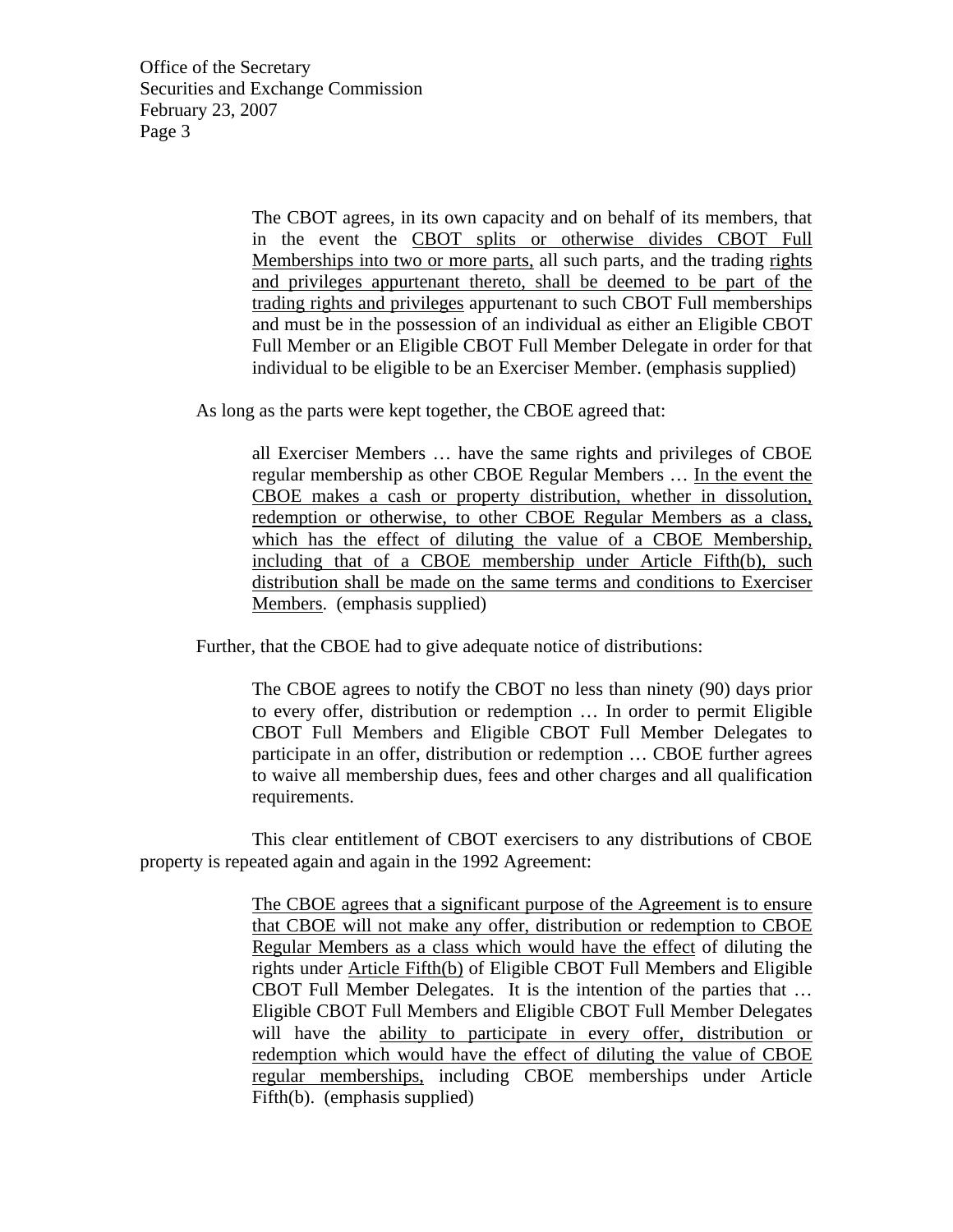The mutually agreed upon Q and A attached to the Agreement:

- Q. What rights are guaranteed CBOT Full Members at the CBOE?
- A. The Agreement guarantees that exerciser members shall have the same rights as regular CBOE members free of restrictions and discrimination except that the exerciser membership may not be transferred, leased or sold. It also guarantees that if CBOE takes action which gives CBOE Regular Members additional rights or privileges which would dilute the value of CBOE Memberships, CBOT Full Members will be given notice and opportunity to exercise and participate equally in such additional rights.

As to mergers, again the 1992 Agreement addresses this and is clear:

The CBOE agrees that in the event the CBOT merges or consolidates with or is acquired by or acquires another entity ("other entity") and (i) the survivor of such merger, consolidation or acquisition ("survivor") is an exchange which provides or maintains a market in commodity futures contracts or options, securities, or other financial instruments, and (ii) the 1,402 holders of CBOT Full Memberships are granted in such merger, consolidation or acquisition membership in the survivor ("Survivor Membership"), and (iii) such Survivor Membership entitles the holder thereof to have full trading rights and privileges in all products then or thereafter traded on the survivor (except that such trading rights and privileges need not include products that, at the time of such merger, consolidation or acquisition, are traded or listed, designated or otherwise authorized for trading on the other entity but not on the CBOT), then the Exercise Right of Article Fifth(b) shall continue to apply and this Agreement shall continue in force and effect (with the words "CBOT Full Membership" being interpreted to mean "Survivor Membership"). (emphasis supplied)

Which brings us to the 2001 Agreement, which specifically addressed the current CBOT restructuring and to the extent that this was not completely clear before:

> WHEREAS, additional disputes have arisen between the CBOT and the CBOE regarding the Exercise Right in the context of the CBOT's proposed strategic restructuring and the expanded operation of CBOT's electronic trading system proposed to be implemented in connection therewith;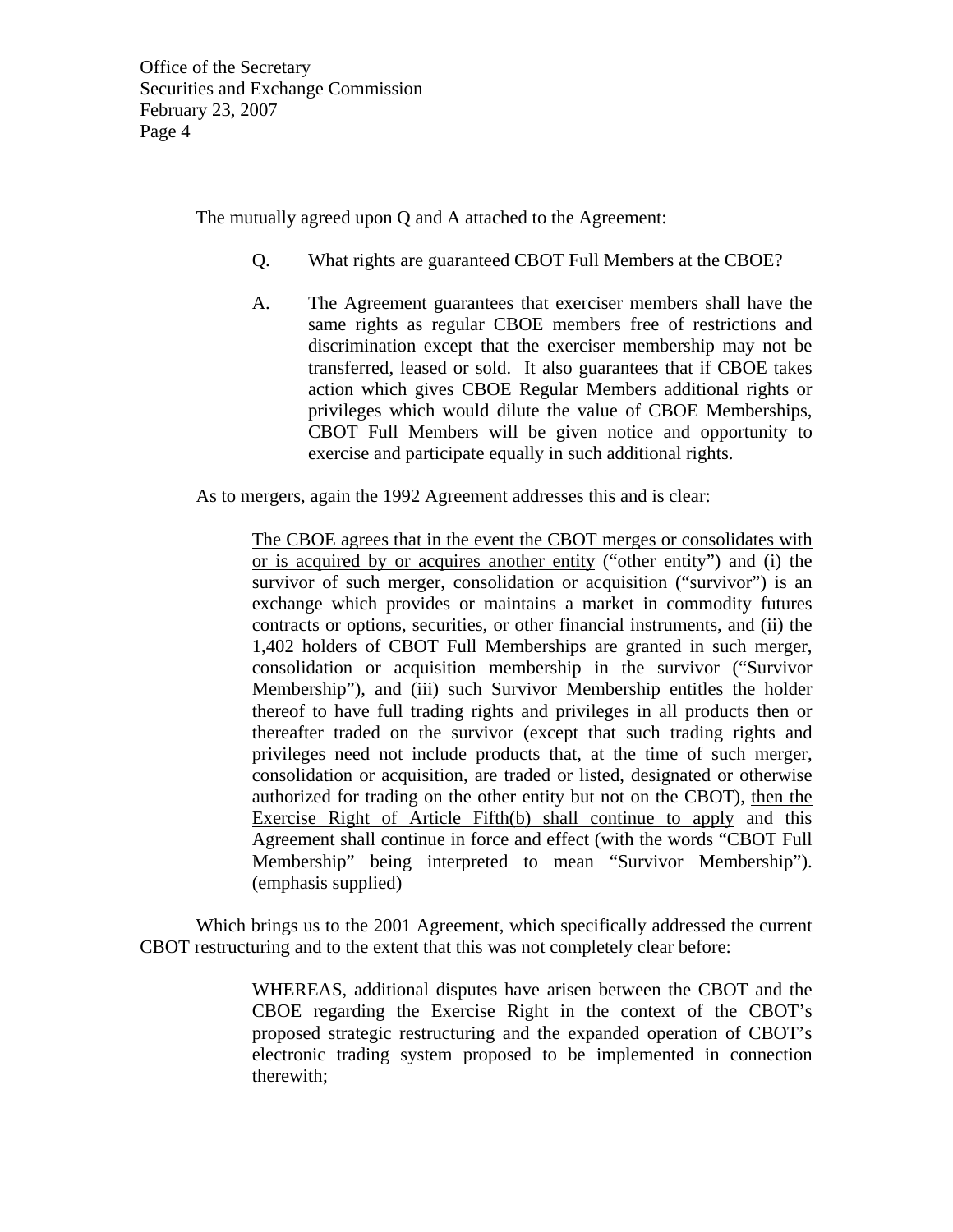and in doing so the 2001 Agreement explicitly reaffirmed the 1992 Agreement:

Paragraph 10. The 1992 Agreement shall remain in full force and effect, and the CBOT and CBOE hereby reaffirm all of their respective rights and obligations thereunder.

An important part of this agreement addressed how the CBOE could facilitate its own IPO: the CBOE could reduce or eliminate the number of CBOT exercisers by purchasing Exercise Right Coupons from individual CBOT members.:

> (c) "Exercise Right Coupon" means the instrument to be issued to each of the 1,402 CBOT Restructuring Transactions, which shall evidence and represent the Exercise Right and which shall, subject to satisfaction of the other conditions to being an Eligible CBOT Full Member as defined below, entitle the holder thereof to become an Exerciser Member.

As we know, this provision was used by the CBOE as recently as January, 2007 and in total about 75 coupons have been purchased, extinguishing those exercise rights. The CBOE began its purchase program after considerable delay and then essentially ended it because it did not wish to pay the price necessary to purchase more. The current dispute could be viewed as its effort to pay nothing.

Finally, the 2001 Agreement again made clear that to be an eligible exerciser all a Full Member had to do to exercise was have all the parts in "possession" (not necessarily even "owned") at the time of distribution. In other words, a CBOT member could sell parts, buy back or lease parts, and still retain the right to share equally in CBOE distributions:.

> "Eligible CBOT Full Member Delegate" has the meaning set forth in the definition of that term in the 1992 Agreement, provided that upon consummation of the CBOT Restructuring Transactions and in the absence of any other material changes to the structure or ownership of the CBOT or to the trading rights and privileges appurtenant to a CBOT Full Membership not contemplated in the CBOT Restructuring Transactions, an individual shall be deemed to be an eligible CBOT Full Member delegate if the individual (i) is in possession of (A) 25,000 shares of Class A Common Stock of the CBOT (such number being subject to antidilution adjustment in the event the Class A Common Stock is subject to a stock split, reverse split, stock dividend or other stock distribution made to existing shareholders, or the issuance of shares to existing shareholders at less than fair market value), and (B) one (1) share of Class B Common Stock, Series B-1, of the CBOT, and (C) one (1) Exercise Right Coupon,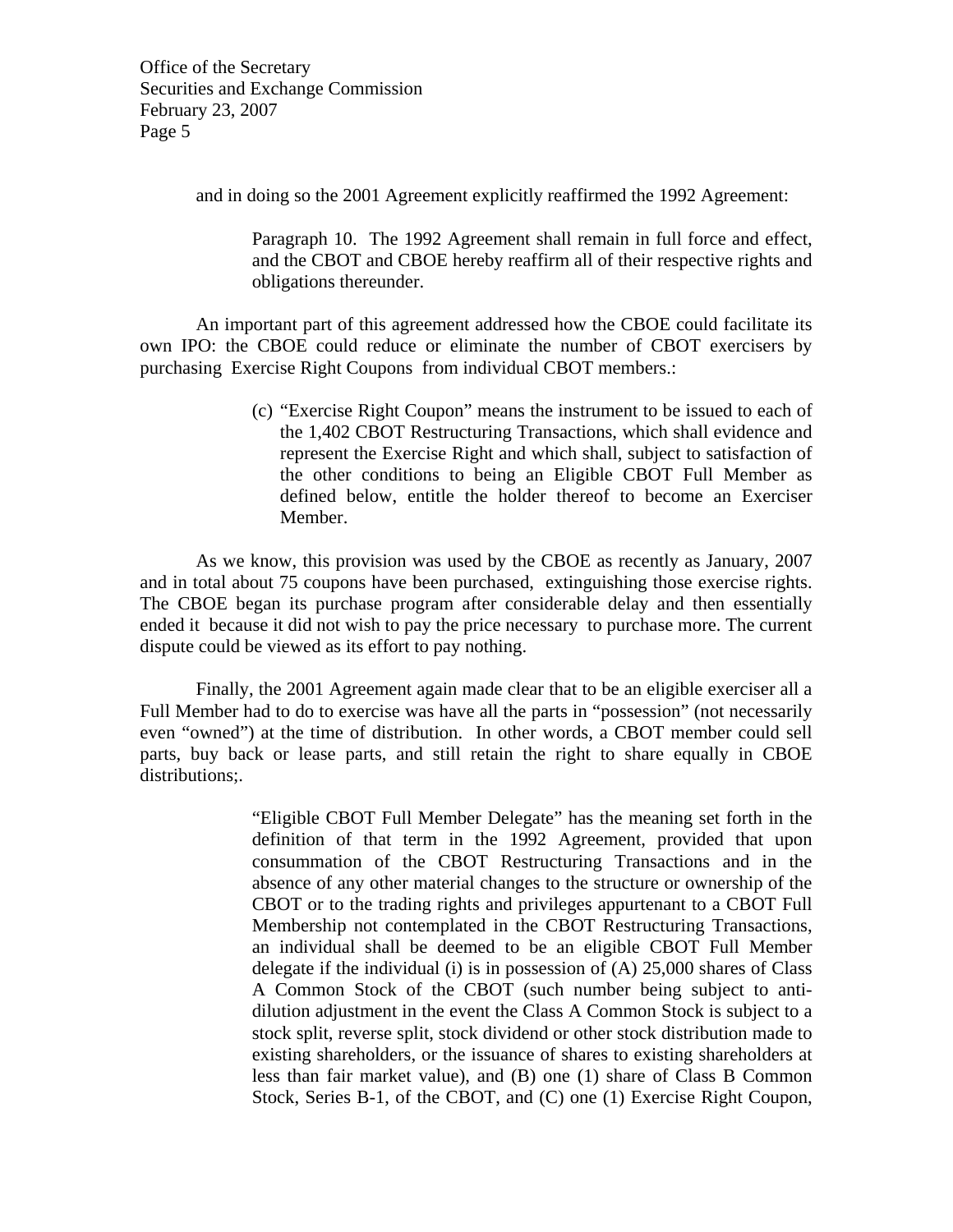> (ii) holds one or more of the items listed in (i) above through delegation rather than ownership, and (iii) meets the applicable membership and eligibility requirements of the CBOT and is deemed to be a "CBOT Full Member Delegate under the CBOT's Rules and Regulations then in effect. For the purposes of this provision, the words "in possession of" shall be deemed to include possession by ownership, lease, or, in the case of shares, by pledge or assignment agreement relating to such shares whereunder the owner of such shares is precluded from selling or transferring them during the term of such pledge or assignment agreement. (emphasis supplied)

The agreements are clear: The CBOT can restructure, become a holding company and merge, and CBOT members remain eligible to exercise into any CBOE distributions, as long as they possess the parts of membership given them in restructure. The CBOE can extinguish exercise rights by purchasing coupons from individual CBOT members. This long history of disputes and agreements shows this to be a contract matter, with clear language that should determine its outcome.

# II. CBOE Proposed Rule Change

The CBOE submission ignores the clear language of these numerous agreements and instead focuses upon straws.

In year 2000 the CBOE made the weak argument that the exercise right was lost because the CBOT changed its state of incorporation from Illinois to Delaware. Unfortunately, in today's dispute the CBOE is again trying to avoid years of agreements and understandings by focusing on equally weak "form over substance" issues like the holding company issue, governance issues, etc.

The CBOE submission bases its series of technical "gotchas" by arguing that the 2001 Agreement is no longer valid because acquisition by the CME was not contemplated in 2001 ("the present acquisition of CBOT by CME … was not contemplated as part of the original restructuring of CBOT"). But the 2001 Agreement explicitly reaffirmed the 1992 Agreement that addressed mergers and consolidations; merger between the CBOT and CME has been talked about for at least 30 years. Consequently, this attempt to eliminate the 2001 Agreement and the subsequent letter agreements from the CBOT/CBOE history of agreements must be rejected, as a CME transaction like this has been contemplated since 1992 and before.

The CBOE's need to "delete" the 2001 Agreement and the following letter agreements shows how weak its arguments are. As to the "holding company" issue, i.e., that a holding company is not an exchange, the various letter agreements following the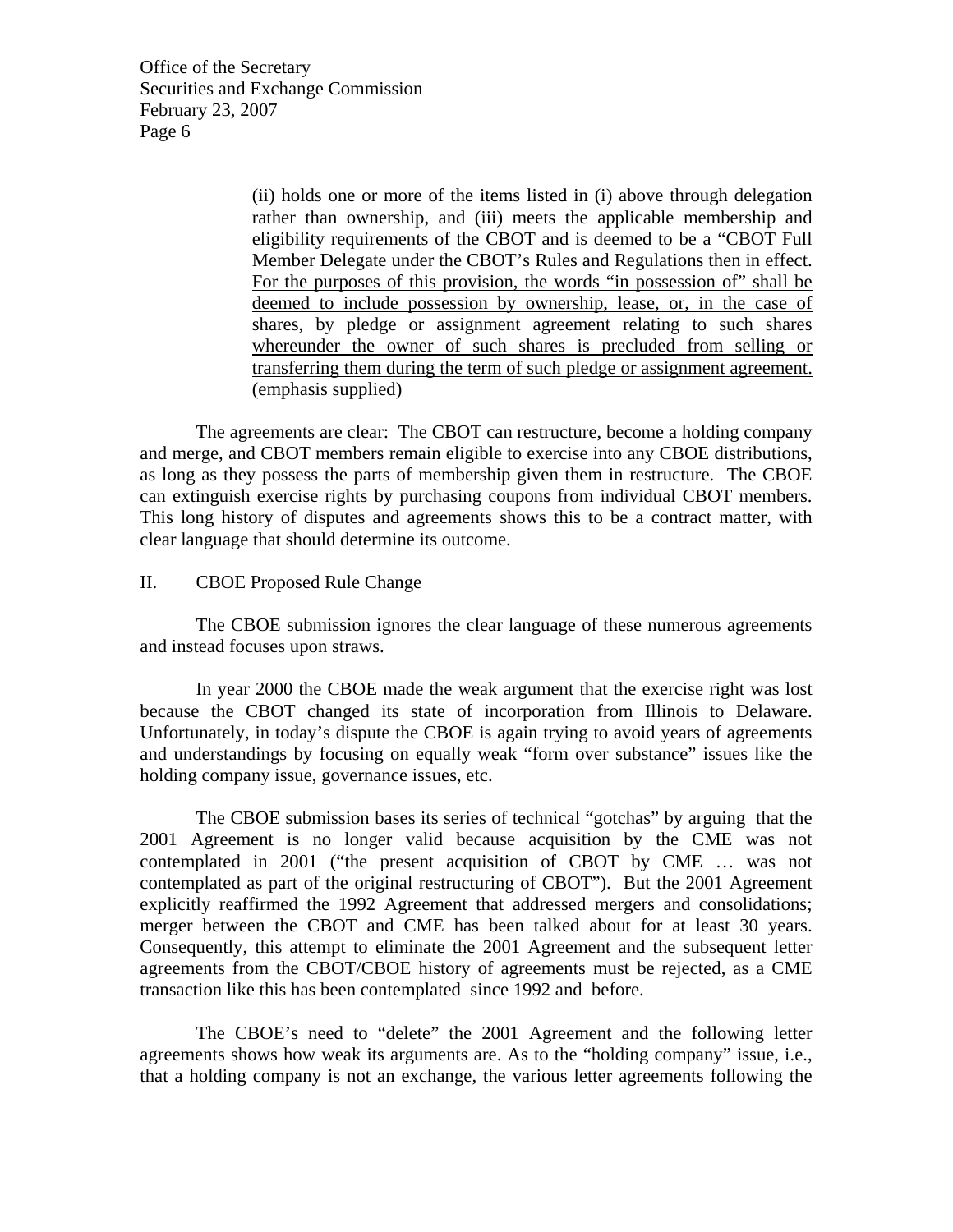2001 Agreement recognized that the holding company structure was not material to the exchange issue (the CBOT itself is a holding company).

The CBOE also argues that CBOT changes in governance, petition rights, etc., etc., following a merger are also issues that extinguish the exercise right. Again, such minor changes occurred throughout the CBOT restructuring and again were validated by the 2001 Agreement and subsequent letter agreements.

 The CBOE even makes the argument that CBOT members will no longer have "full trading rights" because the new CME/CBOT entity may introduce new products that previous CME members may also trade along with the CBOT members (i.e., the new product trading rights will not be exclusive to former CBOT Full members). This is a weak and false argument for many reasons, one being that the CBOT throughout its history has introduced new products with access shared by full and other membership categories.

Following a merger with the CME, a CBOT member can continue to have all the parts held originally and have the same trading privileges. This has been recognized throughout in the explicit language of the agreements as what matters and the CBOE arguments are transparent attempts to circumvent this.

## III. SEC Action Requested

My discussion of these agreements is intended to show that what is involved here is an effort by the CBOE to scrap previous commitments to benefit CBOE members. It is clearly not simply a "Proposed Rule Change" and is completely unlike a rulemaking or interpretative activity. Evidently, the CBOE believes that the SEC will favor the CBOE in its contract dispute. Accordingly, I ask that the SEC disapprove, or abstain from considering this Proposed Rule Change as it is a transparent attempt to turn a contract dispute into an SEC matter. .

## IV. Proposal for Settlement

Strictly speaking, this letter should end with my request that the SEC disapprove or not rule on the CBOE request and I understand that the proposal below is not within the SEC's purview.

I am offering the proposal here as (1) this will be a widely read forum and (2) to show there is a straightforward way for the CBOE to extinguish exercise rights while honoring years and years of agreements.

 Once again, however, my conclusion from years of experience is that the issues involved today have been dealt with repeatedly and the language of the past settlements is